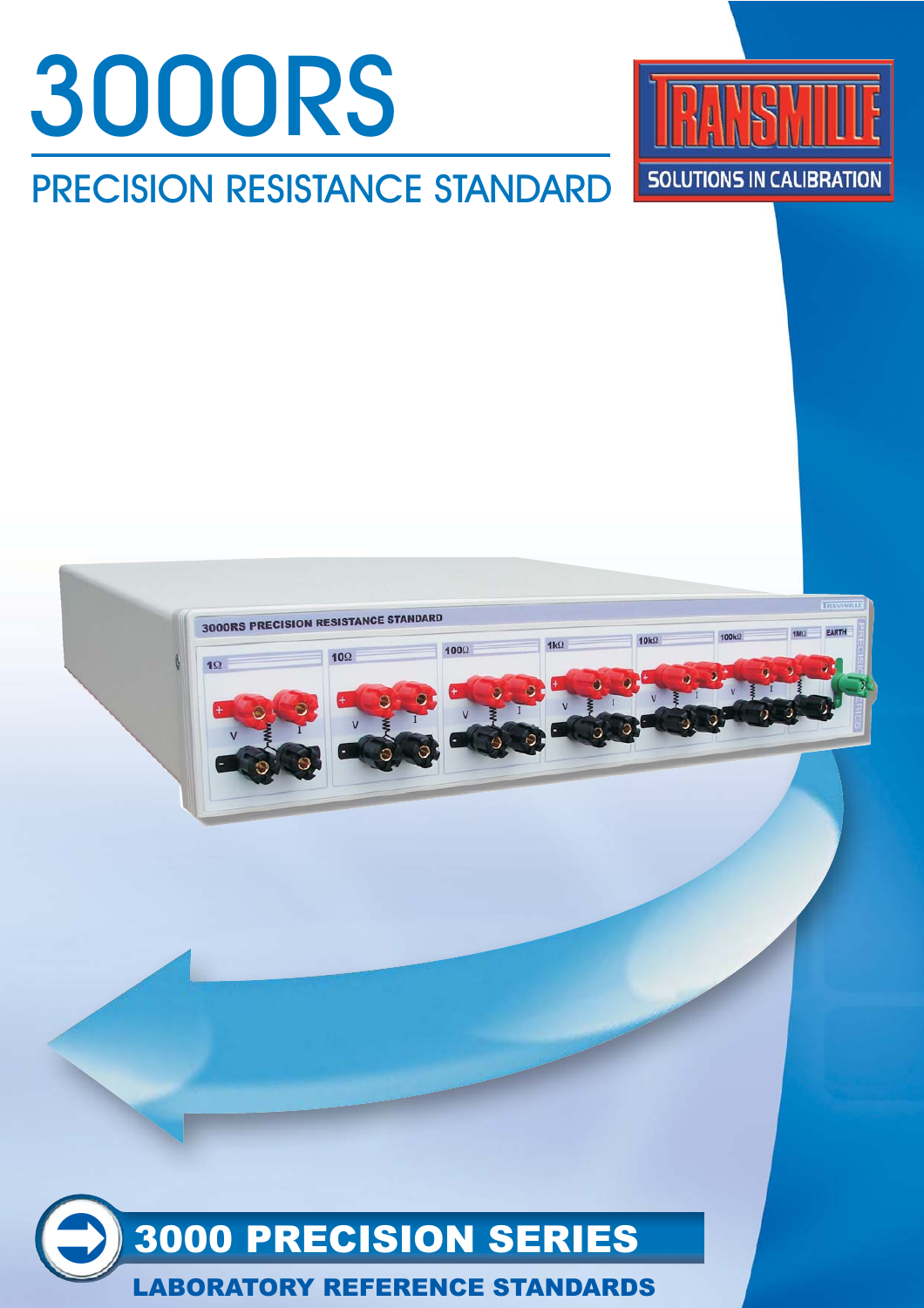# 3000RS Series

# **Precision Resistance Standard**

**Operation Manual**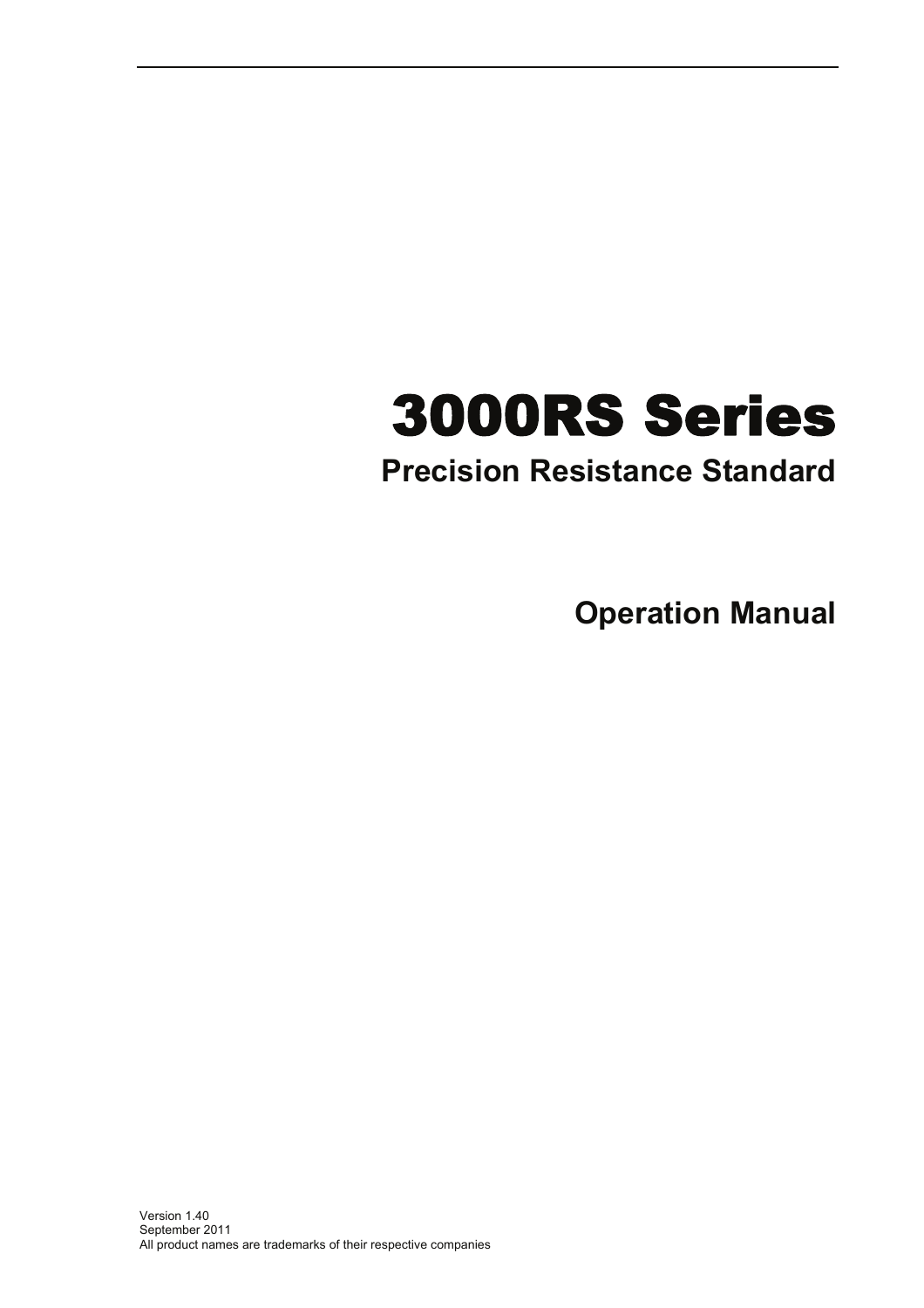#### **Guarantee and Service**

**Transmille Ltd. guarantees this instrument to be free from defects under normal use and service for a period of 1 years from purchase. This guarantee applies only to the original purchaser and does not cover fuses, or any instrument which, in Transmille's opinion, has been modified, misused or subjected to abnormal handling or operating conditions.** 

**Transmille's obligation under this guarantee is limited to replacement or repair of an instrument which is returned to Transmille within the warranty period. If Transmille determines that the fault has been caused by the purchaser, Transmille will contact the purchaser before proceeding with any repair.** 

**To obtain repair under this guarantee the purchaser must send the instrument in its original packaging (carriage prepaid) and a description of the fault to Transmille at the address shown below. The instrument will be repaired at the factory and returned to the purchaser, carriage prepaid.** 

**Note :** 

**TRANSMILLE ASSUMES NO RESPONSIBILITY FOR DAMAGE IN TRANSIT** 

**THIS GUARANTEE IS THE PURCHASER'S SOLE AND EXCLUSIVE GUARANTEE AND IS IN LEIU OF ANY OTHER GUARANTEE, EXPRESSED OR IMPLIED. TRANSMILLE SHALL NOT BE LIABLE FOR ANY INCIDENTAL, INDIRECT, SPECIAL OR CONSEQUENTIAL DAMAGES OR LOSS.** 



**Transmille Ltd. Unit 4, Select Business Centre Lodge Road Staplehurst Kent TN12 0QW United Kingdom** 

**Tel : +44 0 1580 890700 Fax : +44 0 1580 890711** 

**EMail : sales@transmille.com Web : www.transmille.com**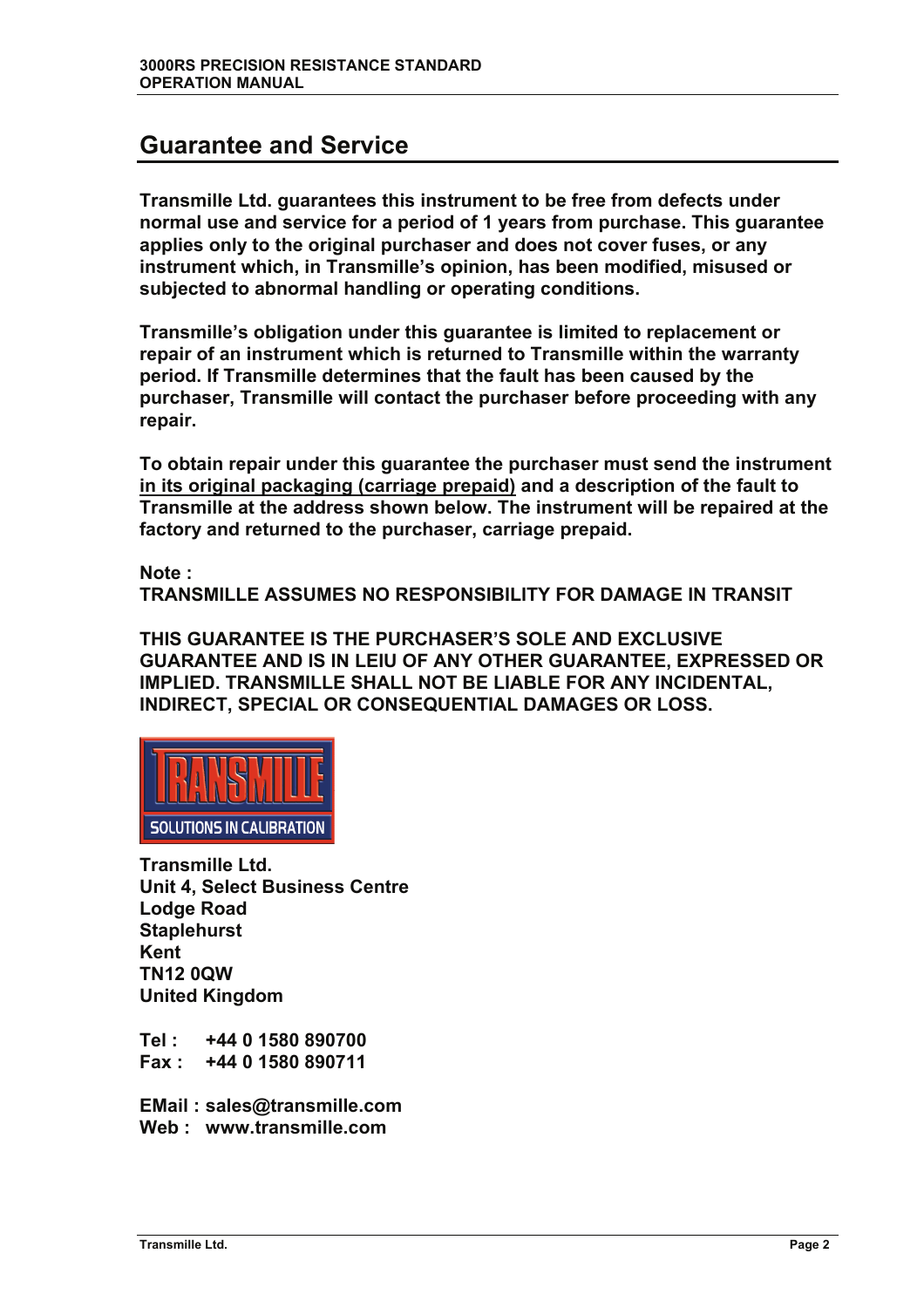# **TABLE OF CONTENTS**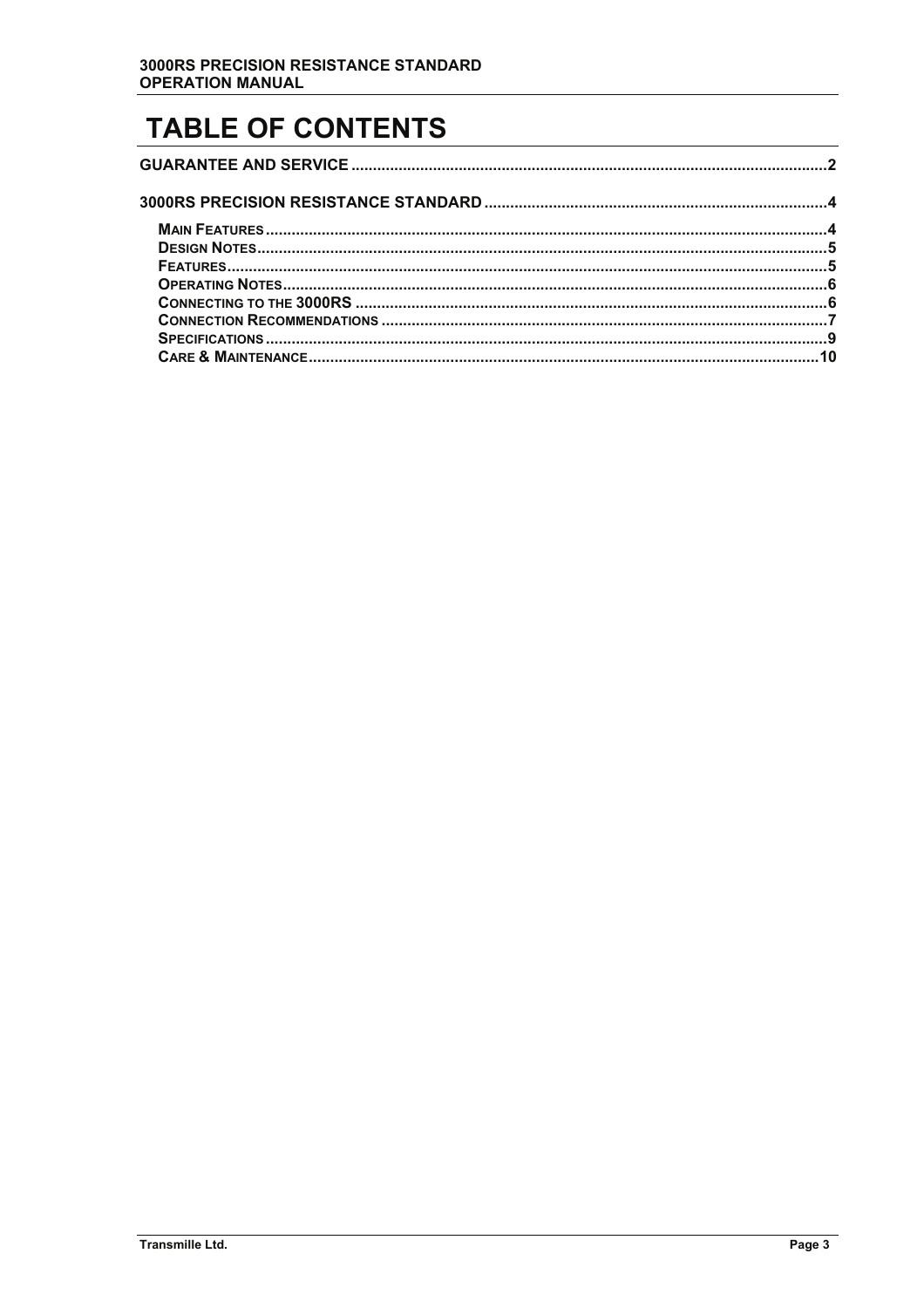#### **3000RS Precision Resistance Standard**

| <b>TRANSMILLE</b><br><b>3000RS PRECISION RESISTANCE STANDARD</b> |                    |                                                         |                                             |                                                          |                                                             |                                                       |
|------------------------------------------------------------------|--------------------|---------------------------------------------------------|---------------------------------------------|----------------------------------------------------------|-------------------------------------------------------------|-------------------------------------------------------|
| 1 <sub>S</sub>                                                   | 10 $\Omega$        | 100 $\Omega$                                            | $1k\Omega$                                  | 10 $k\Omega$                                             | 100 $k\Omega$                                               | 1 OMS<br><b>1MS</b><br><b>REC</b><br>$\circledbullet$ |
| l +                                                              | $\overline{u}$     | $\bullet$<br>$\mathbf{v}$                               | $\bullet$<br>$\bullet$<br>۰<br>$\mathbf{v}$ | $\circledcirc$<br>$\mathbf{\widehat{O}}$<br>$\mathbf{v}$ | $\bullet$                                                   | <b>ISION</b><br>≵<br>$\odot$<br>$\circledcirc$        |
| $\odot$<br>$\circledcirc$                                        | $\odot$<br>$\odot$ | $\bullet$<br>$\bullet$<br>$\overline{\phantom{a}}$<br>- | $\odot$<br>$\circledcirc$<br>. .            | $\odot$<br>$\overline{\mathbf{o}}$<br>٠                  | $\begin{matrix} \bullet \\ \bullet \end{matrix}$<br>$\odot$ | Уń.<br><b>EARTH</b><br>п                              |
|                                                                  |                    |                                                         |                                             |                                                          |                                                             | <b>RIES</b><br>$\bullet$<br>÷                         |

The 3000RS is a dedicated precision resistance standard. The standards do not require temperature controlled air or an oil bath making the 3000RS suitable as working standards, transfer standards as well as calibration support for the 3000 series range of multi product calibrators.

The stability and temperature co-efficients of the 3000RS is designed for a working environment of 18-23°C and the standard is supplied complete with a calibration certificate.

## **Main Features**

- **1 Ohms Reference (4 Wire connections)**
- **10 Ohm Reference (4 Wire connections)**
- **100 Ohm Reference (4 Wire connections)**
- **1 kOhm Reference (4 Wire connections)**
- **10 kOhm Reference (4 Wire connections)**
- **100 kOhm Reference (4 Wire connections)**
- **1 MegaOhm Reference (2 Wire connections)**
- **10 MegaOhm Reference (2 Wire connections)**
- **Separate Earth terminal to case ground**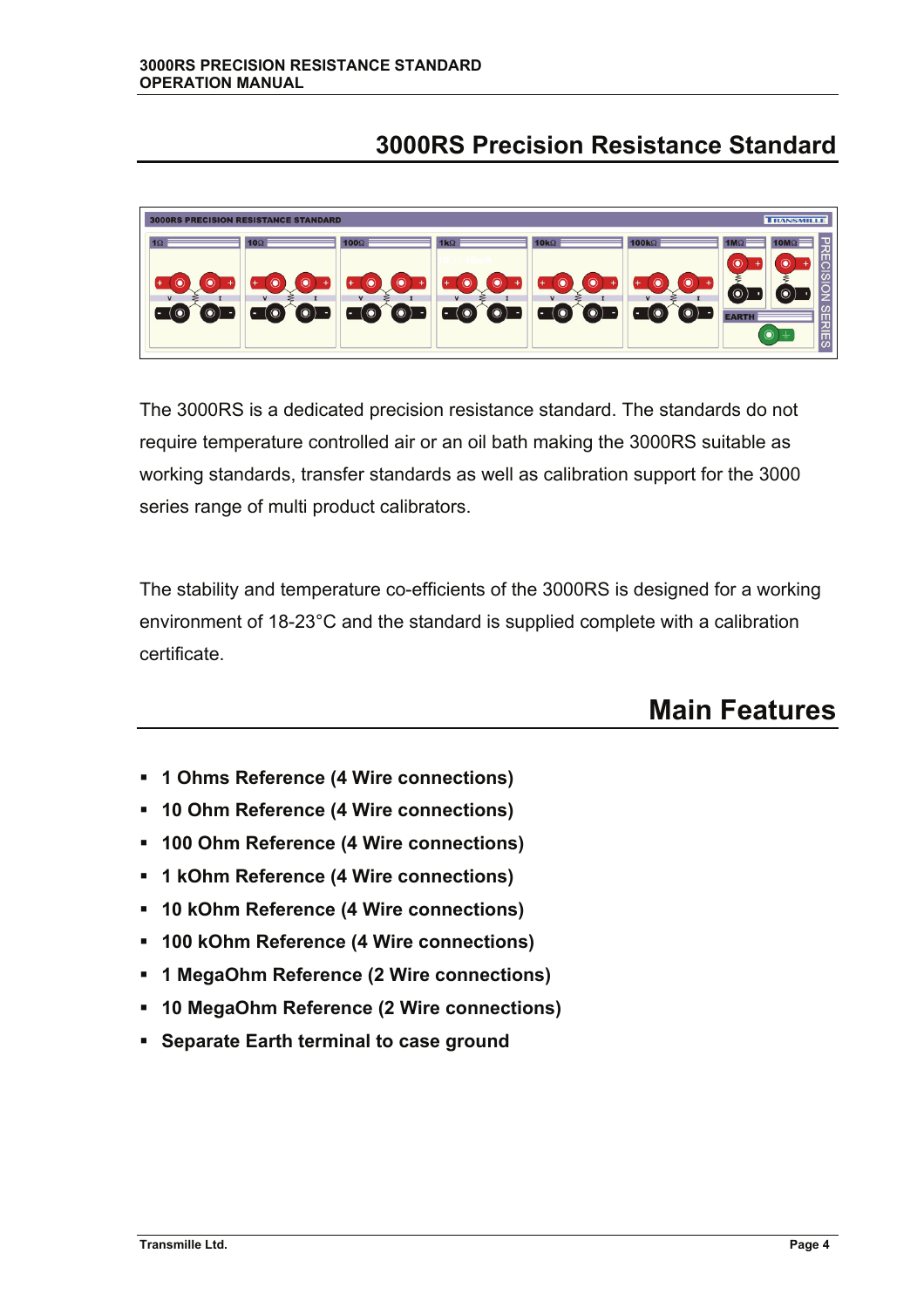## **Design Notes**

| <b>TRANSMILLE</b><br><b>3000RS PRECISION RESISTANCE STANDARD</b> |                    |                                                  |                                              |                                                  |                         |                                                                                          |
|------------------------------------------------------------------|--------------------|--------------------------------------------------|----------------------------------------------|--------------------------------------------------|-------------------------|------------------------------------------------------------------------------------------|
| <b>115</b><br>٠                                                  | $10\Omega$         | 100 <sub>Ω</sub>                                 | $1k\Omega$<br>$\circledcirc$<br>$\bullet$    | $10k\Omega$<br>$\odot$<br>$\widehat{\mathbf{C}}$ | $100k\Omega$<br>$\odot$ | <b>10M</b><br><b>1MS</b><br>ス<br>$\circledbullet$<br>О<br>œ<br>$\overline{\Omega}$       |
| $\bullet$<br>$\odot$<br>$\overline{\phantom{0}}$                 | $\odot$<br>$\odot$ | $\mathbf{v}$<br>$\bullet$<br>$\circledcirc$<br>٠ | $\mathbf{v}$<br>$\odot$<br>$\odot$<br>н<br>œ | $\mathbf{v}$<br>$\bullet$<br>$\bf \odot$         | $\odot$<br>∩<br>╺<br>-  | <u>lo</u><br>$\circledcirc$<br>$\odot$<br><b>EARTH</b><br><b>RES</b><br>$\odot$<br>$\pm$ |

The 3000RS is built using oil filled hermetically sealed ultra high precision foil resistors from 1 Ohm to 100kOhm, and oil filled hermetically sealed ultra high precision wire wound for the 1 /10 MOhm – no adjustable resistors are used within the design of this reference.

## **Features**

Functions of the terminal post connections :

| 3000RS Terminal Post | Function                                      |
|----------------------|-----------------------------------------------|
| <b>CURRENT HI</b>    | Input for the current source from an ohmmeter |
| <b>CURRENT LO</b>    | Input for the current source from an ohmmeter |
| <b>VOLTAGE HI</b>    | Measurement point for a four-wire ohmmeter    |
| <b>VOLTAGE LO</b>    | Measurement point for a four-wire ohmmeter    |
| <b>EARTH</b>         | Connected to the case                         |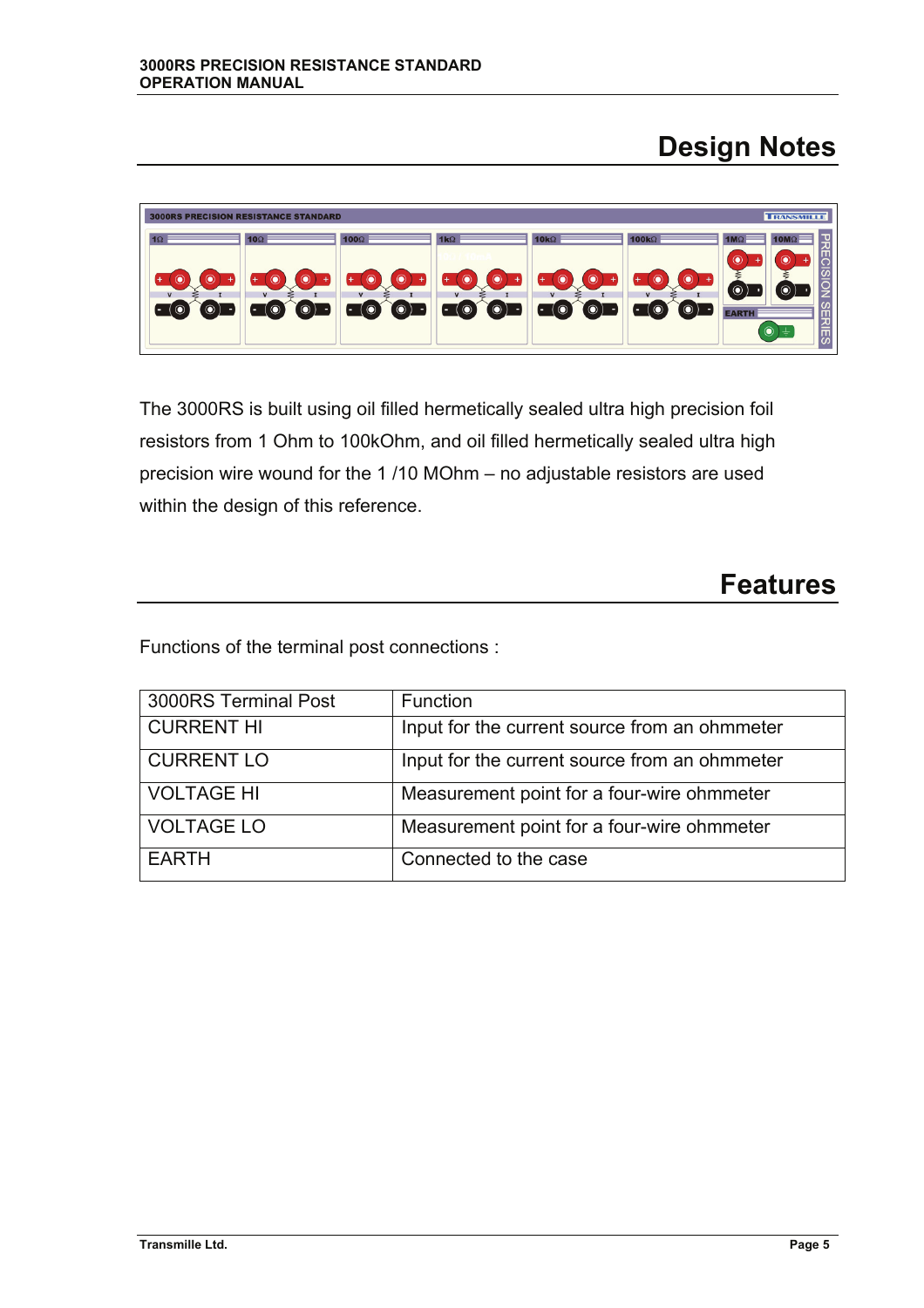| 3000RS<br>MODEL:<br>SERIAL No.: XXXXXX<br><u> 11 MAANDA 11 MAANDA 11 MAANDA 11 MA</u><br><b>TRANSMILLE</b><br>€ |  |  | TO PREVENT SHOCK<br>DO NOT REMOVE COVERS.<br>NO USER SERVICEABLE PARTS<br>INSIDE : REFER SERVICING TO<br><b>QUALIFIED PERSONNEL</b><br>REFER TO PRODUCT MANUAL<br>FOR OPERATION AND USE<br>CE MANUFACTURED IN THE E.U.<br>TORONTALLY, TO UNIT A SELECT BURNING CONTROL LEGION FORM.<br>NER - WAVE TRANSMITTLE COR<br>UTONS FOR BRATIN |
|-----------------------------------------------------------------------------------------------------------------|--|--|---------------------------------------------------------------------------------------------------------------------------------------------------------------------------------------------------------------------------------------------------------------------------------------------------------------------------------------|
|-----------------------------------------------------------------------------------------------------------------|--|--|---------------------------------------------------------------------------------------------------------------------------------------------------------------------------------------------------------------------------------------------------------------------------------------------------------------------------------------|

| <b>Label Reference</b> | <b>Information</b>                 |
|------------------------|------------------------------------|
| Model Number           | Model number reference for product |
| <b>Serial Number</b>   | Unique serial number for product   |

#### **Operating Notes**

This section details operational and environmental considerations for the 3000RS precision resistance standard. Follow these instructions when operating or storing the resistance standard.

## **Connecting to the 3000RS**



**Do not apply voltages above the maximum ratings detailed below. Excessive voltage can cause permanent damage and affect the nominal resistance values of the reference.** 

| <b>VALUE</b> | <b>MAXIMUM VOLTAGE RATING</b> |
|--------------|-------------------------------|
| 1 Ohm        | 0.5V                          |
| 10 Ohms      | 1 <sub>V</sub>                |
| 100 Ohms     | 10V                           |
| 1kOhm        | 10V                           |
| 10kOhms      | 50V                           |
| 100kOhms     | 100V                          |
| 1MOhm        | 100V                          |
| 10MOhm       | 300V                          |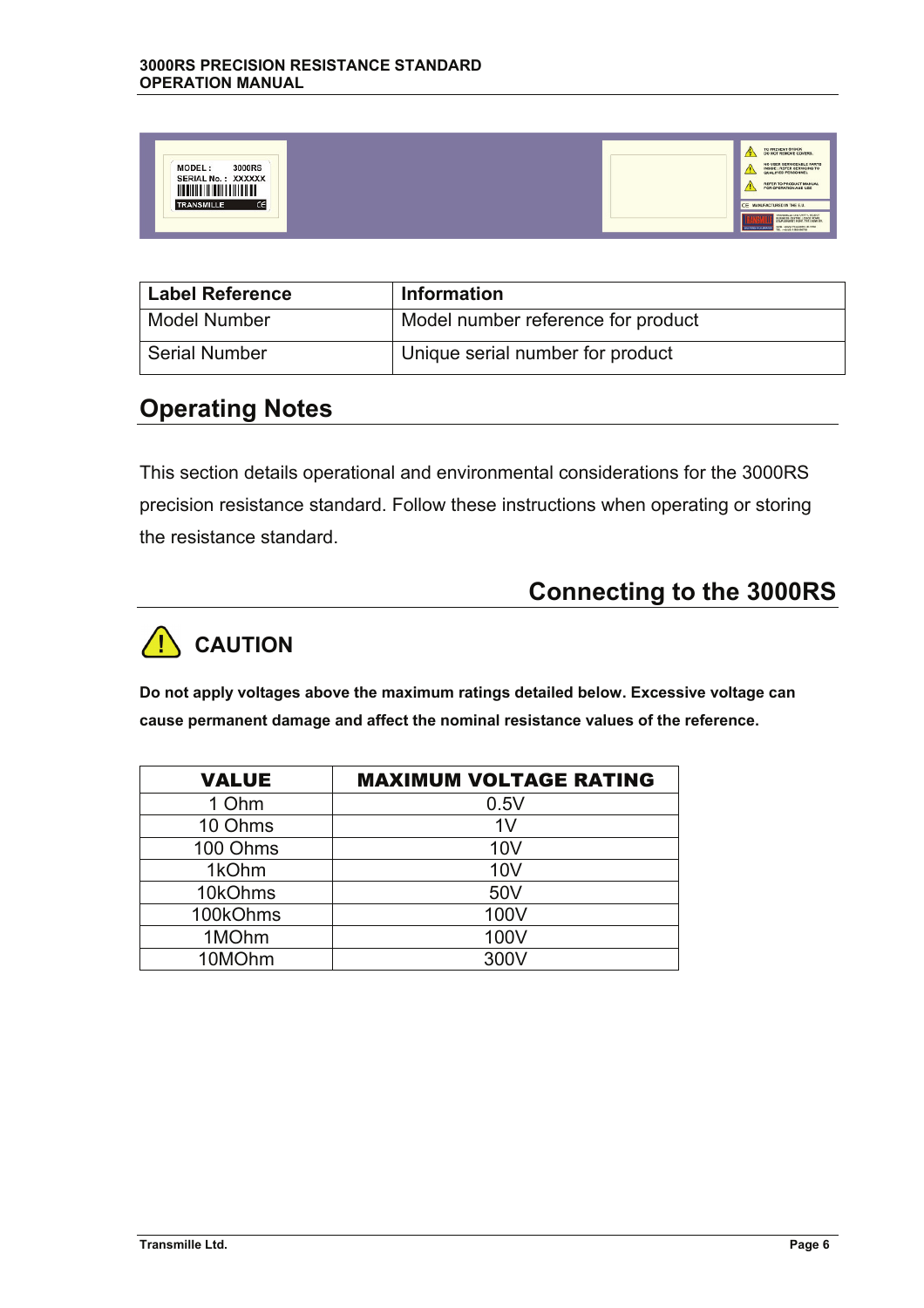**The specifications for connections with CURRENT and VOLTAGE (SENSE) require four wire connections as standard. Use these terminal posts are detailed in the section below.** 

**For the case to act as a shield the EARTH terminal must be connected to earth ground or instrument guard at some point in a calibration configuration. When connecting two or more instruments with guards, the use of a single common earth point avoids earth loops.** 

## Connection Recommendations

**For optimum results use two sets of low thermal test leads which are designed to reduce errors caused by thermal EMFs.** 



Fig. 1 : 4-Wire Connection Example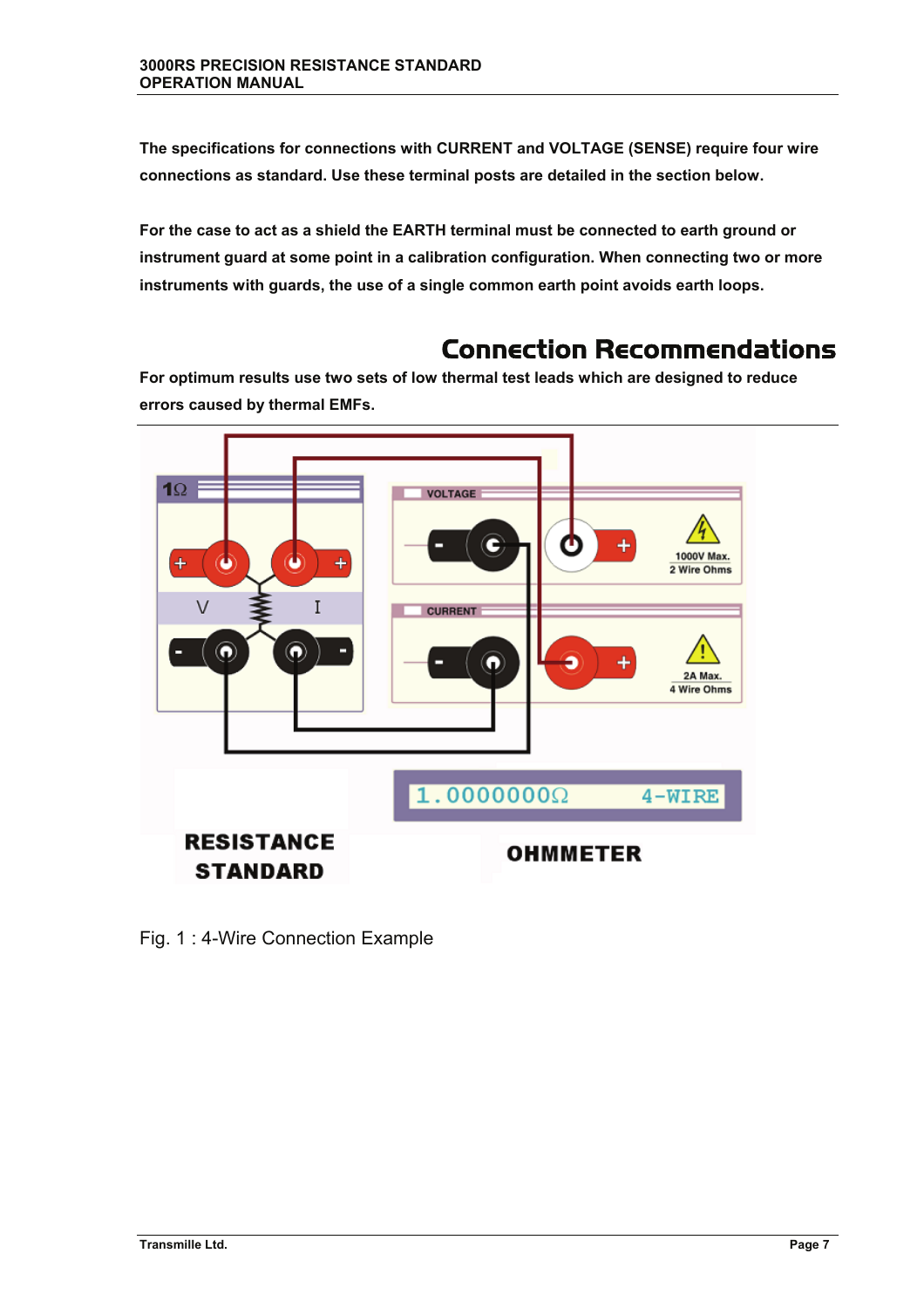

Fig. 2 : 2-Wire Connection Example



Fig. 3 : Earth Connection Example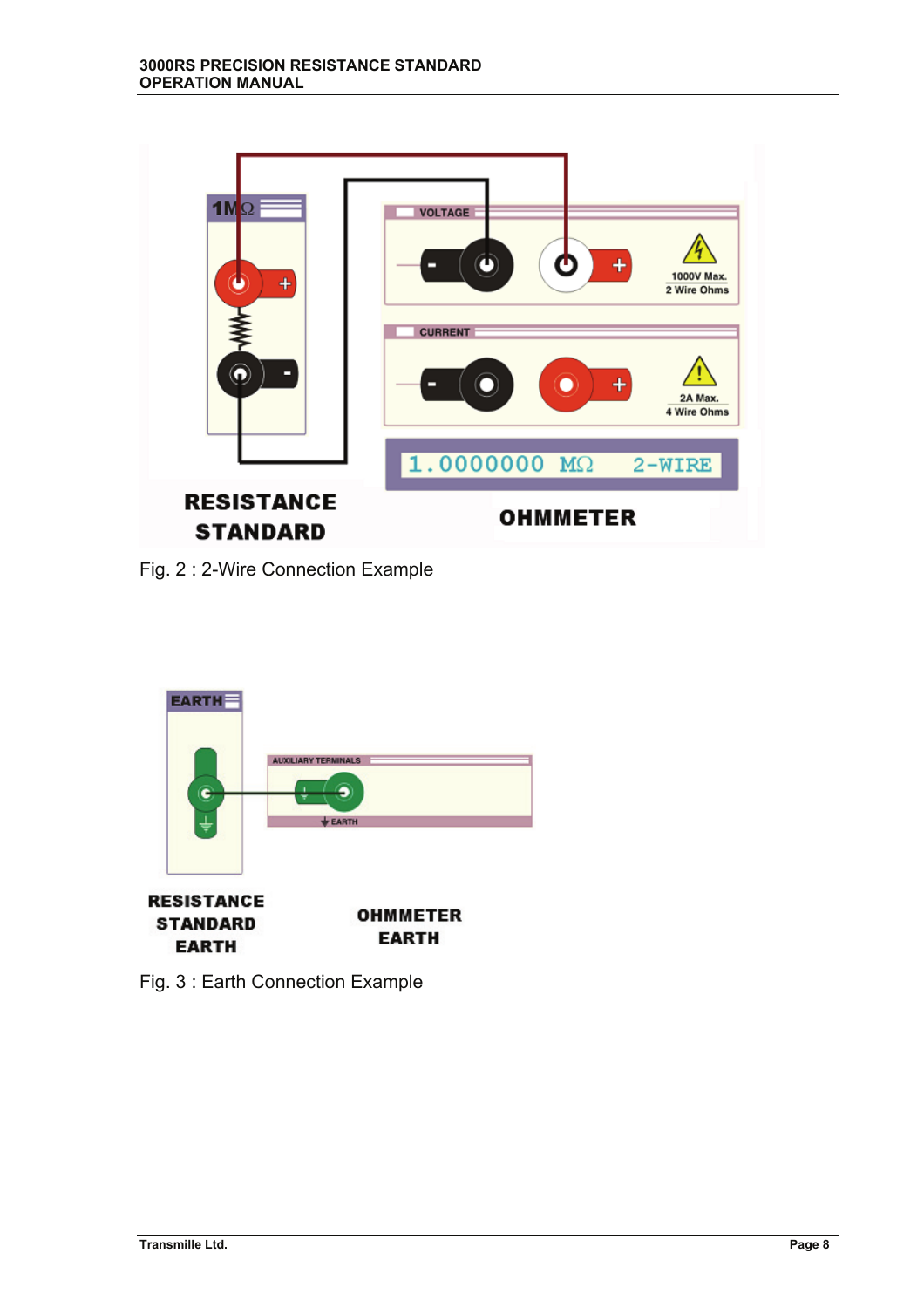# Specifications

| <b>GENERAL SPECIFICATIONS</b> |                                                                                   |  |
|-------------------------------|-----------------------------------------------------------------------------------|--|
| <b>DESCRIPTION</b>            | Precision decade resistance reference                                             |  |
| <b>OUTPUTS</b>                | Decade resistances from 1 Ohm to 10MOhm -<br>separate terminals for each resistor |  |
| <b>DIMENSIONS</b>             | $45cm \times 44cm \times 9cm$                                                     |  |

| PERFORMANCE SPECIFICATIONS |                 |                                |                   |  |
|----------------------------|-----------------|--------------------------------|-------------------|--|
| <b>VALUE</b>               | T/C<br>(ppm/°C) | <b>STABILITY/YEAR</b><br>(ppm) | <b>CONNECTION</b> |  |
| 1 Ohm                      | 0.5             | 10                             | 4-Wire            |  |
| 10 Ohms                    | 0.6             | 5                              | 4-Wire            |  |
| 100 Ohms                   | 0.1             | 5                              | 4-Wire            |  |
| 1kOhm                      | 0.1             | 5                              | 4-Wire            |  |
| 10kOhms                    | 0.1             | 5                              | 4-Wire            |  |
| 100kOhms                   | 0.1             | 5                              | 4-Wire            |  |
| 1MOhm                      | 0.6             | 5                              | 2-Wire            |  |
| 10MOhm                     | 3               | 10                             | 2-Wire            |  |